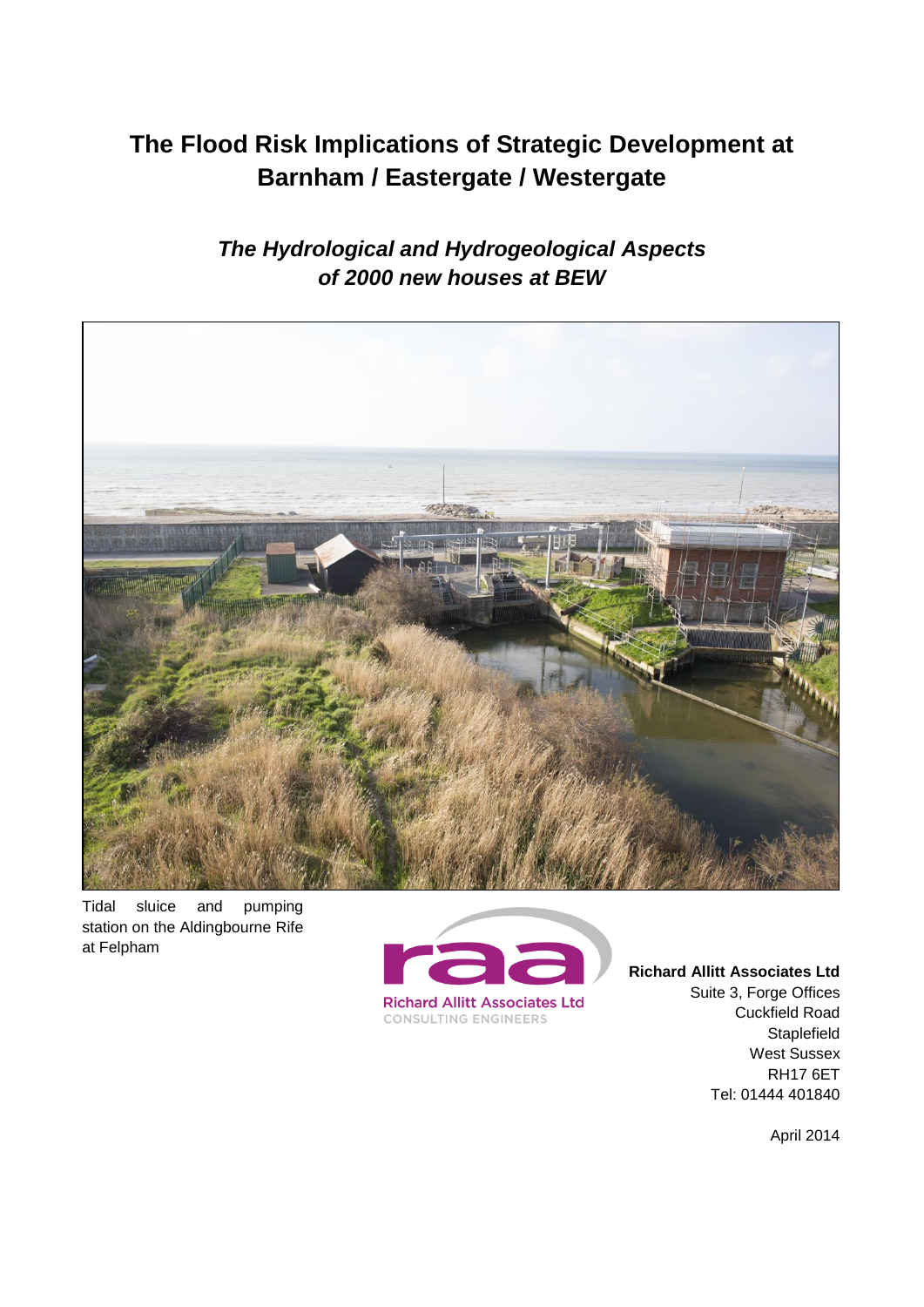

### *Executive Summary*

The report has been prepared at the request of the "Villages Action Group" to draw to the attention of the decision makers at Arun District Council the technological challenges and the increased flood risks arising from the allocation of a site in the Barnham, Eastergate & Westergate area for the construction of 2,000+ houses.

The report has examined the hydrology, hydrogeology and topography of the area as well as the current sewage and drainage system status alongside the following studies and reports in relation to recent flooding incidents in the area:-

- Arun District Strategic Flood Risk Assessment (2008),
- Arun Infrastructure and Funding Study (2009),
- Arun and Western Streams CFMP (2009),
- West Sussex SFRA (2010),
- West Sussex County Council Report on June 2012 Flood Event (2012),
- Arun District Council Infrastructure Delivery Plan (2013),
- West Sussex Local Flood Risk Management Strategy (LFRMS) (2013).

We consider that the 2008 SFRA was based on very little data and failed to take adequate account of the complexities of the hydrogeology, the risks of groundwater flooding or the adverse effect which the groundwater has on SuDS drainage systems.

There are 2 further studies under preparation that will provide information crucial to any decision regarding strategic development at Barnham, Eastergate and Westergate, these are:-

- The Lidsey Surface Water Management Plan (*being undertaken by WSCC and Southern Water)*
- The Aldingbourne Rife Strategy (*being undertaken by the Environment Agency)*.

This is part 1 of the study. Part 2 will include a hydrological and hydrogeological comparison of BEW against other potential strategic housing locations.

The conclusions from Part 1 are:-

- 1) It is premature for this site to be allocated for housing before the SWMP and the Aldingbourne Rife Strategy studies are complete. Both of these are vitally important in quantifying the flooding risk and most importantly to identify whether the technological challenges of developing this site can ever be overcome.
- 2) The 2008 SFRA is not an adequate document upon which to base a decision for housing allocation. The reasons for this are the better understanding of surface water and groundwater flooding risks which have been gained subsequent to the 2008 report. Both of these are key aspects of the flooding risk to this site.
- 3) There is insufficient knowledge available at the present time to know whether allocation of this site for housing would be consistent with the West Sussex Flood Risk Management Strategy. The current, ongoing studies will be able to inform this.
- 4) It is essential that this development (if allocated) should be drained by means of SuDS as conventional surface water drainage systems will seriously increase flooding risk in many areas. There are very limited types of SuDS features which can be implemented at this site and inevitably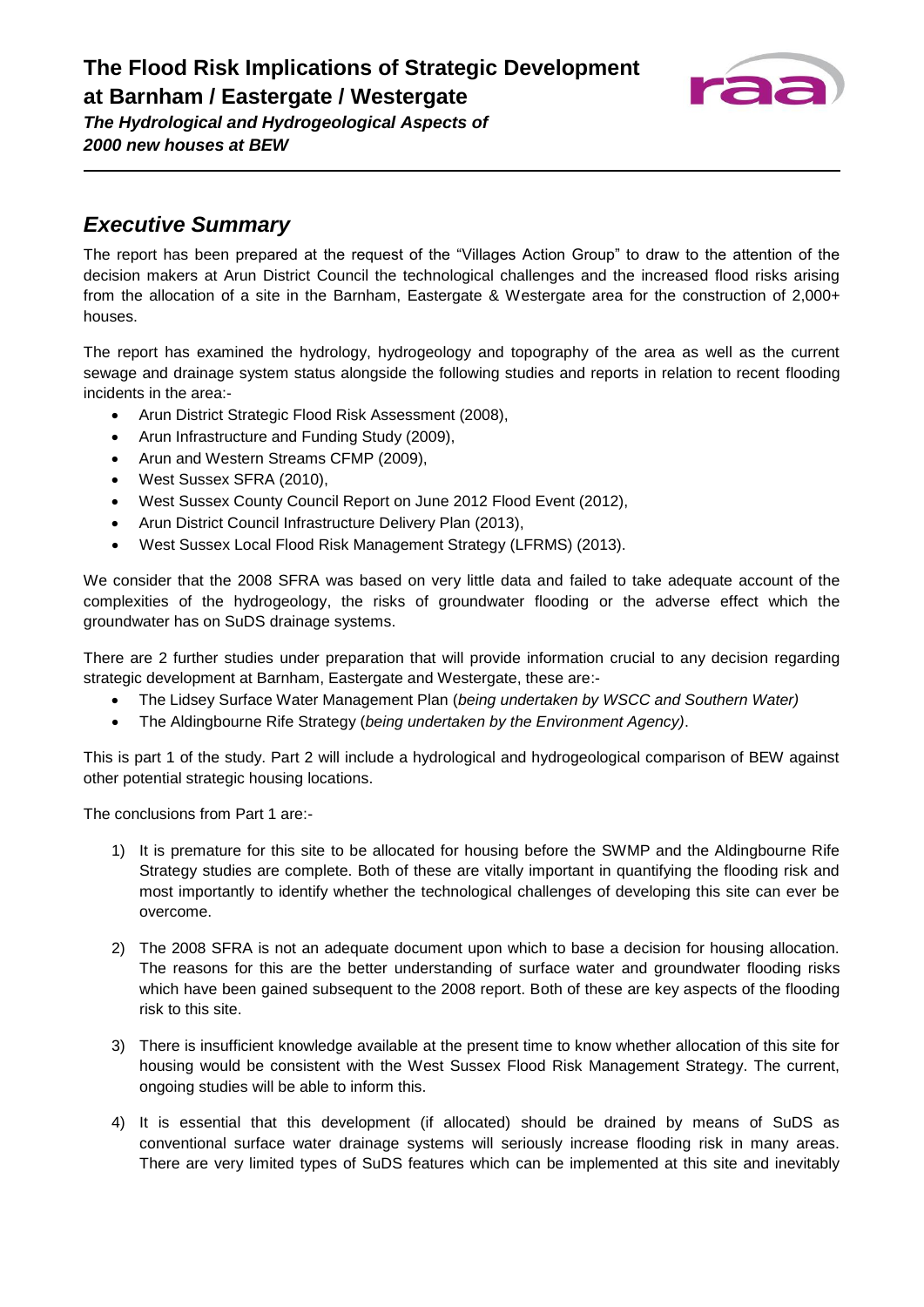

> they will be expensive and require a large land take; these factors may make the development nonviable.

- 5) If this site is allocated for housing development ahead of adequate legislation and regulatory provision it is probable that WSCC (as the SuDS Adopting Body) will be unable to enforce the implementation of a SuDS drainage system. This would have inevitable consequences in significantly increasing the flood risk to existing properties in Westergate, Eastergate, Barnham, Felpham and Bognor Regis.
- 6) There is no doubt that a smaller central portion of the site could be developed with adequate measures to mitigate the flood risk but it is unlikely that 2000 houses could be accommodated within this site.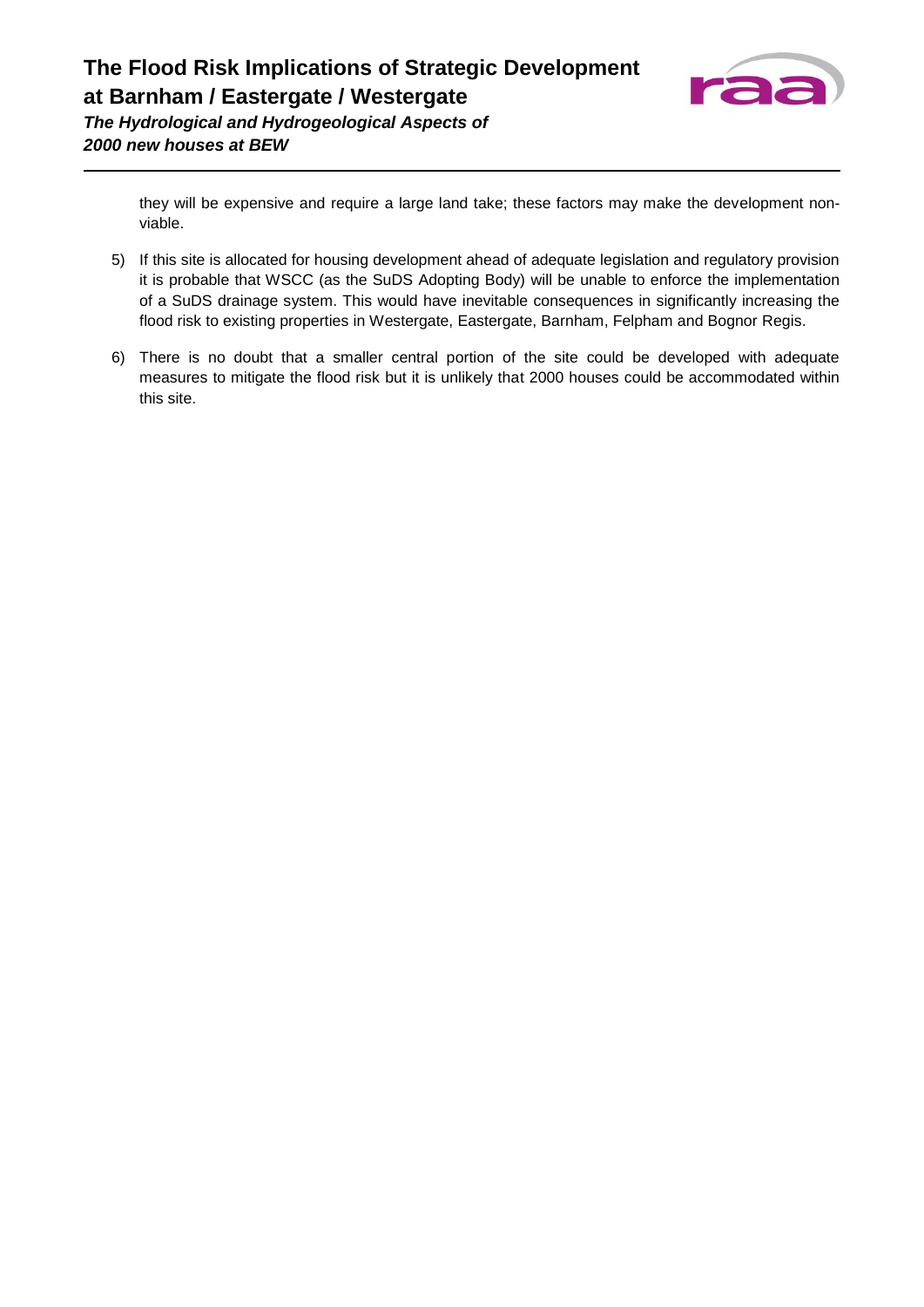

### *Introduction*

The report has been prepared at the request of the "Villages Action Group" to draw to the attention of the decision makers at Arun District Council the technological challenges and the increased flood risks arising from the allocation of a site in the Barnham / Eastergate / Westergate (BEW) area for the construction of 2,000+ houses.

This report is Part 1 of a two part study. Part 2 will include a hydrological and hydrogeological comparison of the BEW area with other potential strategic housing locations.

The allocation of this site within the context of the National Planning Policy Framework is examined as part of this report.

The site proposed for development is outlined in Figure 1 below.



**Figure 1: Site Location**

l

The local area is a Coastal Plain extending from the foot of the South Downs to the current sea coast. Historically the coast lay further inland and in effect the whole Coastal Plain is a series of ancient beaches and alluvial flats.

The consequence of this is that the land is flat, is close to sea level and is only drained by means of a series of drainage channels known as "rifes".

The soil conditions comprise a highly complex and highly variable series of superficial deposits laid down as a series of ancient beaches. As a consequence of this the groundwater levels are frequently at a very shallow depth with widespread groundwater emergence across the region. This report will examine these aspects in more detail.

This report will also provide a snapshot of what studies have previously been undertaken and the current status of a multitude of current ongoing studies. This report will also examine the feasible options for the surface water drainage of any development in the area.

## *National Planning Policy Framework*

The National Planning Policy Framework<sup>1</sup> sets out the framework for planning which amongst other factors should consider flooding risk. Local Plans should be supported by Strategic Flood Risk Assessments (SFRA)

<sup>&</sup>lt;sup>1</sup> National Planning Policy Framework, March 2012, Department for Communities and Local Government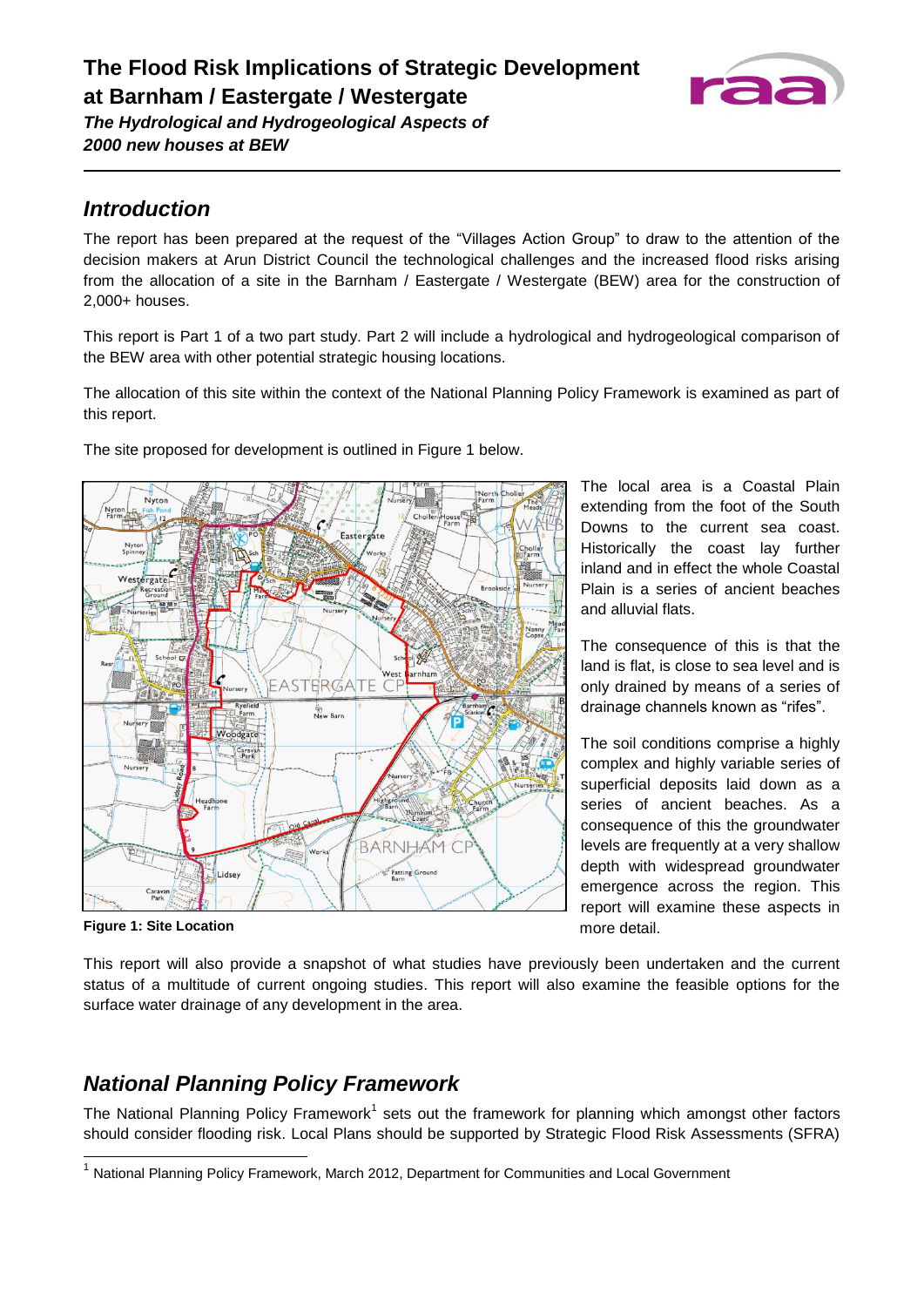

and should develop policies to manage flood risk taking advice from the Environment Agency (EA), Lead Local Flood Authority (LLFA) [*in this case West Sussex County Council*] and other flood risk management bodies. Local Plans are required to apply a sequential, risk-based approach to the location of development to avoid flood risk to people and property.

The "Technical Guidance to the National Planning Policy Framework<sup>2</sup>" defines flood risk and areas at risk of flooding as follows:-

*"Flood Risk" means risk from all sources of flooding – including from rivers and the sea, directly from rainfall on the ground surface and rising groundwater, overwhelmed sewers and drainage systems, and from reservoirs, canals and lakes and other artificial sources.*

*"Areas at Risk of Flooding" means land within Flood Zones 2 and 3; or land within Flood Zone 1 which has critical drainage problems and which has been notified to the local planning authority by the Environment Agency.*

The underlining above has been added by the author to emphasise key aspects which are relevant to this site. It is recognised that large parts of the proposed development site are within Flood Zone 1 but all of the site is affected by "critical drainage problems".

The primary concerns of the "Villages Action Group" are that firstly the SFRA under-estimated the risks associated with groundwater emergence, secondly that a number of important studies which should be used to inform the Local Plan are not yet complete and thirdly that the technological difficulties of providing adequate surface water drainage for the development have been under-predicted and may be insurmountable at reasonable cost.

**We consider the Hydrological and Hydrogeological complexities of the BEW site are such that the Environment Agency should class the site as having "Critical Drainage Problems" and should notify Arun DC accordingly**.

### *Previous Studies and Reports*

Previous studies and reports in relation to flooding in the local area include:-

#### *Arun District Strategic Flood Risk Assessment (2008)*

The Arun District SFRA<sup>3</sup> was prepared by Capita Symonds as Consultants to Arun District Council and comprises 4 volumes and 31 plans. Volume 2 is the Technical Guide and the plans for appendices to this report. Volume 4 is an assessment of sites of search (ie alternative development sites). The currently proposed site is contained within the two areas of Westergate and Barnham which were considered in this report.

There are many aspects of this SFRA which have been superseded with better information and the SFRA is due to be updated. Of particular relevance to the potential development site are the surface water flooding risk which has now been determined in far more detail by the Environment Agency and the risk of groundwater flooding which has now benefited from a far more rigorous assessment by the British Geological Survey and Consultants.

 2 Technical Guidance to the National Planning Policy Framework, March 2012, Communities and Local Government

 $^3$  Arun District Council Strategic Flood Risk Assessment, February 2008, Arun District Council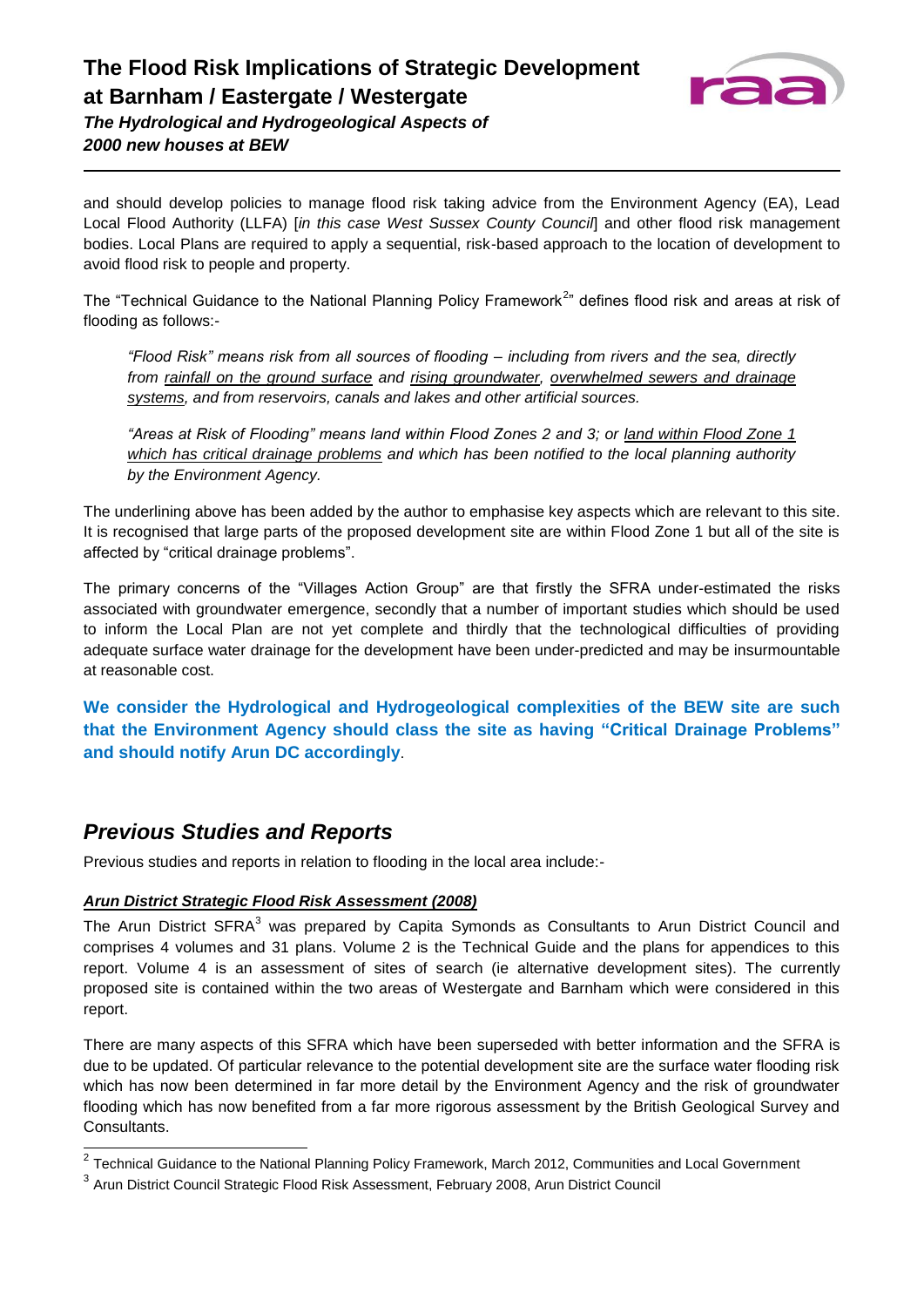

### **We therefore consider that reliance on the SFRA report in respect of the risk of flooding from surface water or from groundwater would be misguided.**

#### *Arun Infrastructure and Funding Study (2009)*

The Arun Infrastructure and Funding Study<sup>4</sup> was prepared by a team drawn from EDAW, Faber Maunsell and King Sturge as Consultants to Arun District Council. This study assessed 3 options to meet the housing demand; extension of coastal towns, a new settlement at Ford and expansion of inland settlements. The factors included in the assessment in this study included Education, Healthcare, Emergency Services, Community Facilities, Open Space, Transport and Infrastructure. This report did not consider flood risk and was primarily aimed at determining the infrastructure needs and costs for each option. The most expensive option was the creation of a new settlement at Ford.

### **We are concerned that the absence of any consideration of flooding risk from this report may have resulted in an unbalanced assessment.**

#### *Arun and Western Streams CFMP (2009)*

The Arun and Western Stream CFMP<sup>5</sup> is a formal planning document which sets out the Environment Agency's preferred plan for sustainable flood risk management for the next 50 to 100 years.

This report is based on a series of sub-areas with Sub-Area 6 comprising the Coastal Plains and East Wittering. The key messages for this area are:-

*Climate change, sea level rise and urban growth are likely to increase future levels of risk. Sea level rise will increase the duration of tide-locking in the area, which combined with increased rainfall will also increase flood risk within the area.*

### **The preferred policy (by the EA) for this area is to manage the flood risk and keep pace with climate change.**

#### *West Sussex SFRA (2010)*

The West Sussex Strategic Flood Risk Assessment<sup>6</sup> was prepared by Capita Symonds as Consultants to West Sussex County Council. This report was a county wide strategic flood risk assessment in support of their Minerals and Waste Development Framework rather than to support development of the housing allocation aspects of the Local Plan.

#### *West Sussex County Council Report on June 2012 Flood Event (2012)*

The report<sup>7</sup> on the June 2012 flood event was an in-house report on the flooding which occurred as a result of the rainfall which in parts of West Sussex exceeded 100mm of rain in just 16 hours. A series of 11 flooding clusters were report on including Barnham, Felpham and Central Bognor Regis / Bersted which are all relevant to the proposed development site. There was also some flooding recorded at properties in Westergate but were not reported on as a 'flooding cluster'.

#### **This report highlights the flooding risk in the local area due to heavy rainfall.**

 4 Arun Infrastructure and Funding Study, Final Report, August 2009, Arun District Council

<sup>&</sup>lt;sup>5</sup> Arun and Western Streams Catchment Flood Management Plan, December 2009, Environment Agency

<sup>6</sup> West Sussex Strategic Flood Risk Assessment, January 2010, West Sussex County Council

 $^7$  Report on June 2012 Flood Event, November 2012, West Sussex County Council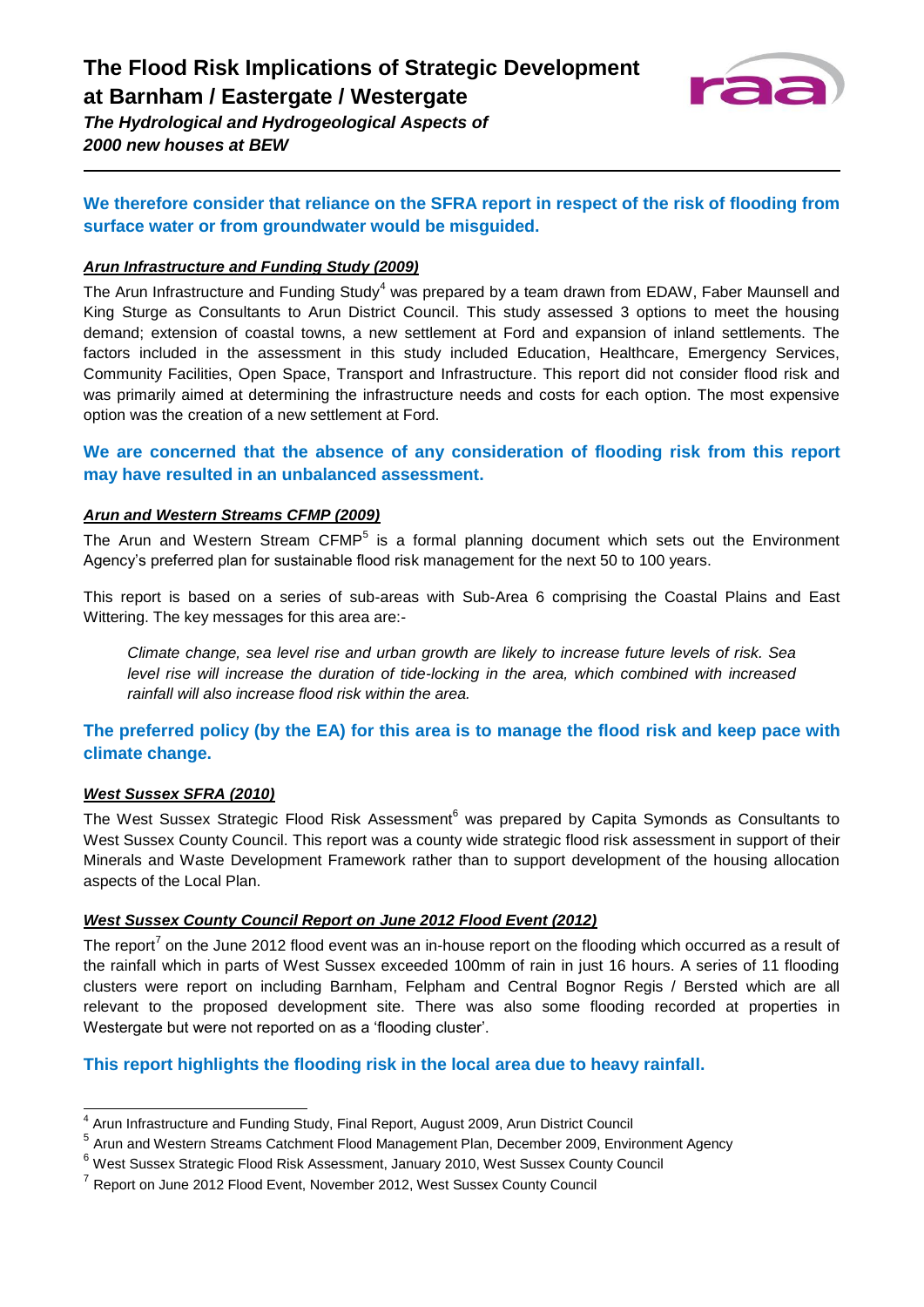

### *Arun District Council Infrastructure Delivery Plan (2013)*

The Arun District Council Infrastructure Delivery Plan<sup>8</sup> was prepared by Parsons Brinckerhoff as Consultants on behalf of Arun District Council. This report includes a consideration of flood defence requirements with a particular section of the report devoted to the Barnham, Eastergate, Westergate area. This section of the report states:-

*The suitability of this area for 2000 dwellings should be informed by any findings of the Surface Water Management Plan (SWMP) which is being undertaken by Southern Water and WSCC. This project is at an early stage, but will look at the existing problem and suggest ways of managing the existing risk.*

Worryingly, this section of the report also states that the landowners have produced a Surface Water & Waste Water Drainage Strategy and have shared this with WSCC and ADC though it is not publically available for scrutiny. It appears illogical for interested parties to have developed an adequate strategy in advance of both the SWMP and the Aldingbourne Rife Strategy.

### **This report clearly states that it would be premature to allocate this site in advance of the SWMP being completed.**

#### *West Sussex Local Flood Risk Management Strategy (LFRMS) (2013)*

The West Sussex Local Flood Risk Management Strategy<sup>9</sup> was prepared by an in-house team at West Sussex County Council. This report sets out the strategy for how WSCC will meet their obligations under the Flood and Water Management Act 2010 as the Lead Local Flood Authority. The report identifies a series of "Wet Spots" throughout the county. Appended to this report are two plans from the WSCC Strategy Report; these are for the "Aldingbourne, Westergate & Eastergate Wet Spot" and the "Bognor Regis and Felpham Wet Spot". Both plans show areas at risk of flooding from river or sea (in blue) or from surface water flooding (in purple) as determined by the Environment Agency. For the Aldingbourne, Westergate and Eastergate Wet Spot a total of 300 properties were identified at risk of surface water flooding (the majority in Westergate) with 110 properties at risk of flooding from rivers or the sea.

This report identified that the area around this site comprises:-

*Low lying topography with poorly drained and often waterlogged soils….The characteristics of the district mean that surface water ponding and water logging due to high groundwater or extreme rainfall can cause flooding.*

**It is important that all planning decisions are fully consistent with this Flood Risk Management Strategy.**

### *Ongoing Current Studies*

There are two particularly important studies which are ongoing at the present time which we consider to be highly relevant to the decision on whether or not to allocate the Westergate/Eastergate/Barnham site for housing development:-

 8 Arun District Council Infrastructure Delivery Plan, April 2013, Arun District Council

<sup>9</sup> West Sussex Local Flood Risk Management Strategy, June 2013, West Sussex County Council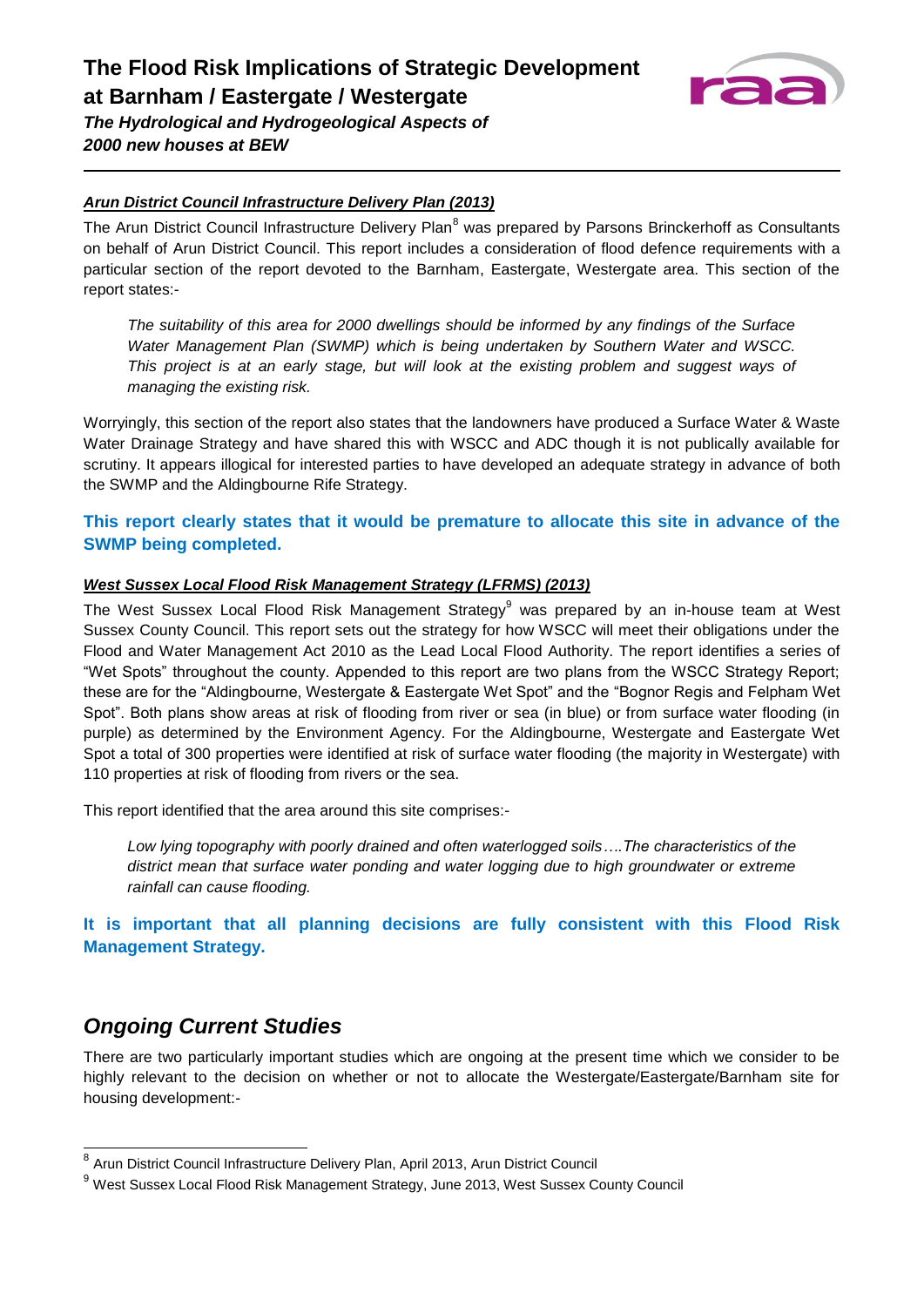

### *Lidsey Surface Water Management Plan*

This plan is being prepared jointly by Southern Water and West Sussex County Council. This started as a SWMP for just Barnham but because of the complexities of the area it was subsequently expanded to include all of the Lidsey Sewage Treatment Works catchment and also the areas of Middleton, Elmer and Slindon as well as Westergate. This report is due mid 2014.

#### *Aldingbourne Rife Strategy*

The Aldingbourne Rife Strategy is being undertaken by the Environment Agency and will include an improved hydraulic model of the network of drainage systems including rifes, ditches and sewers. There will be an improved hydrological assessment which will take account of the recent improvements available in respect of the hydrogeological linkage between rainfall on the South Downs and the emergence of groundwater on the coastal plains. The strategy will also assess the adequacy of the sluice and pumping station arrangement at Felpham (see frontpiece photograph), the sea defences and the adequacy of the various watercourse channels.

The Aldingbourne Rife which flows southwards through the potential development site is classed as "Main River" and is therefore the responsibility of the Environment Agency. It is inevitable that the proposed development would have a significant impact on the Aldingbourne Rife and also other Main River watercourses in the area. It is highly unlikely that the Environment Agency will be able to obtain any public funding for any watercourse or pumping station / sluice improvements when the main beneficiary would be the property developers; it is therefore inevitable that the developers will need to finance all of the necessary upgrading works but the cost of this cannot be determined until the Strategy is complete.

### *Proposed Development*

An indicative layout of the potential development is shown in Figure 2 to the right.

This layout appears to have generally positioned the housing on the slightly higher ground and kept the areas within Flood Zones 2 and 3 as a Country Park, as Green Parks or as Open Space.

It is most notable however that there are no areas included in the layout for open flow attenuation (flow balancing) ponds. There is also some development clearly shown on the western side of the development within known surface water flooding risk areas.



**Figure 2: Potential Development Layout**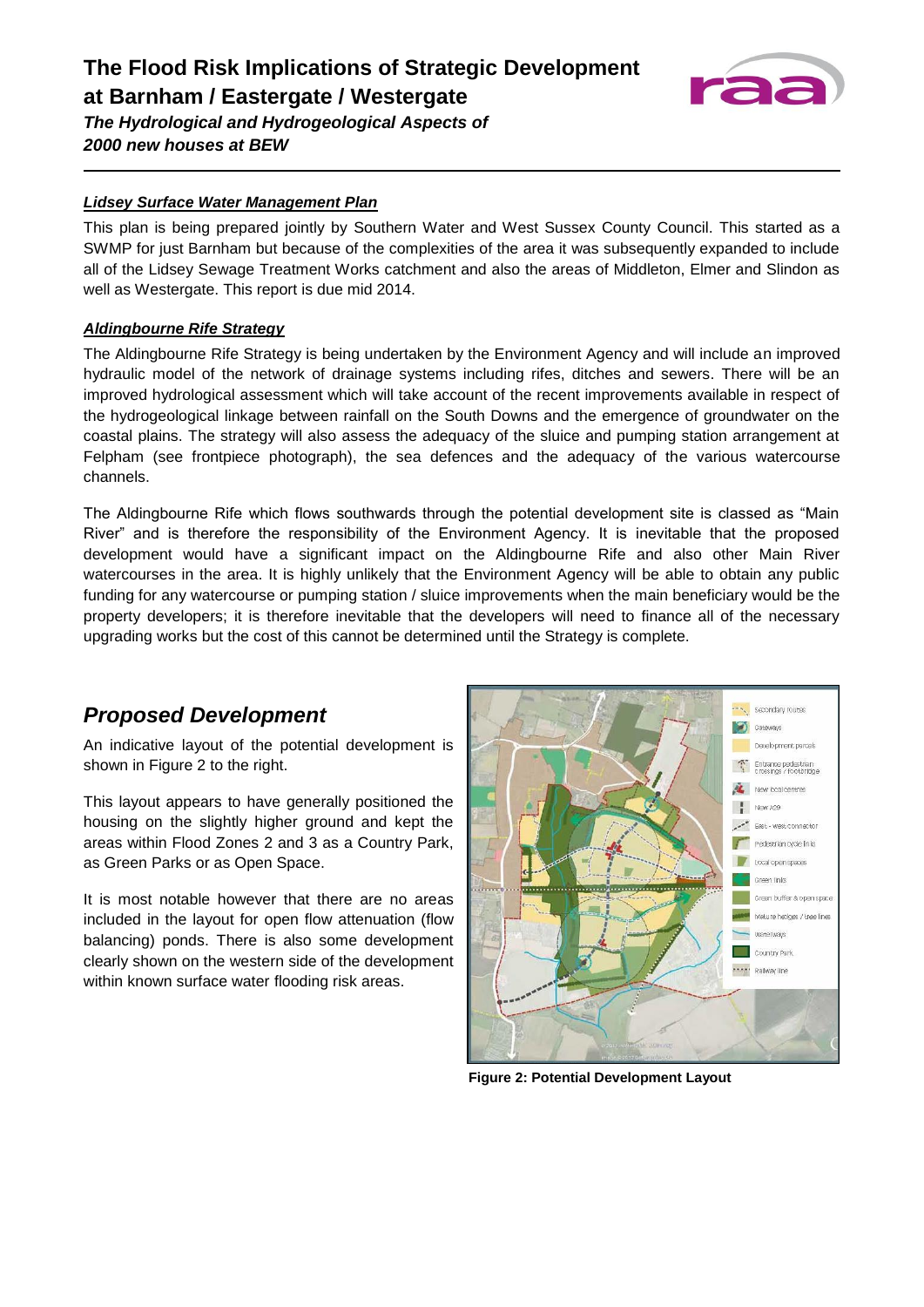## **The Flood Risk Implications of Strategic Development at Barnham / Eastergate / Westergate**



*The Hydrological and Hydrogeological Aspects of 2000 new houses at BEW*

## *Topography*

The topography of the potential development site is shown in Figure 3 to the right. The shallow valley of the Aldingbourne Rife can clearly be seen with ground levels down to +1m AOD (Above Ordnance Datum). The central part of the site rises up to approximately +10m AOD with some areas in Eastergate and Westergate as high as +13m AOD.

It can be appreciated that Barnham is slightly lower than Eastergate which is why there is a higher flooding risk in Barnham. It is important to recognise that much of the potential development site is at a similar level to Barnham.

Taken solely on the topography of the site, as the fluvial and tidal flood mapping has done in the EA's flood zone areas, it would appear that the central part of the site would be free



**Figure 3: Site Topography**

from flooding. However, that most certainly is not the case due to the complexities of the ground conditions and the hydrogeological linkage with the South Downs.

## *Ground Conditions and Groundwater Levels*

The geology and hydrogeology of the area is complex and is dominated by the South Downs. The coastal plains consist of an impermeable layer of London Clay which separates the Chalk beneath and what are termed 'superficial' deposits above. The Chalk is the same Chalk which forms the South Downs. The superficial deposits can be complex and highly variable ranging from alluvium and silts which are also impermeable through to highly permeable ancient beach deposits.

Both the Chalk and the Superficial Deposits are aquifers which are generally not linked together except when the groundwater levels in the Chalk are high in which case water from the Chalk can pass into the Superficial Deposits. The Chalk aquifer is generally fed from rainfall occurring on the South Downs and the Superficial Deposits aquifer is fed by rainfall on the coastal plain. The linkage between the Chalk and the Superficial Deposits is not widespread but is at a number of discrete locations where the underlying Reading Beds constrict the Chalk; not all of these linkage locations are known. Groundwater flooding at Northfields Lane, Westergate in spring 2013 and 2014 is one location where there was flooding from the Chalk with between 50 and 100 megalitres per day emerging.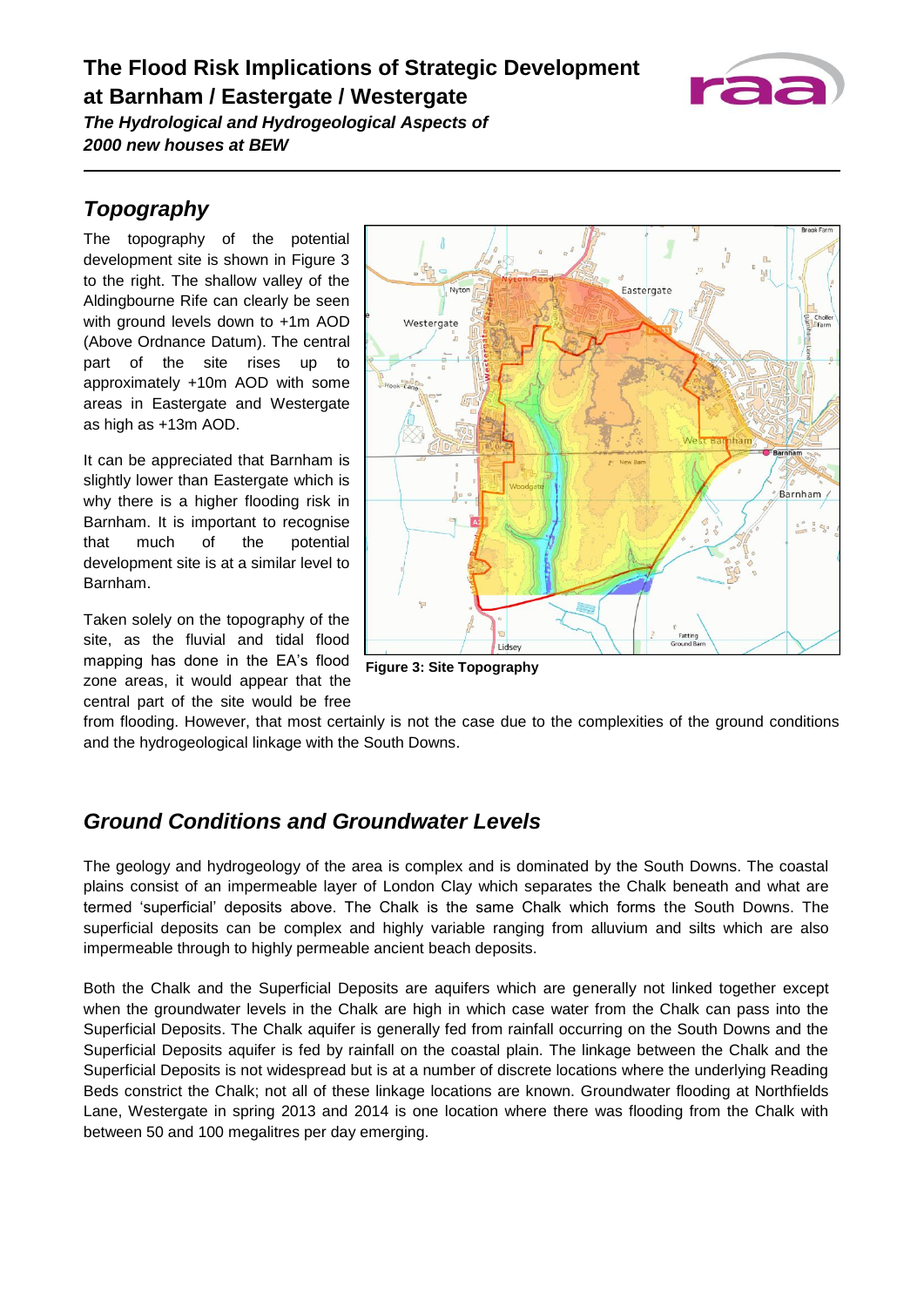

The problems which arise from this complexity are that the groundwater levels in the Superficial Deposits cannot be reliably predicted even with extensive periods of groundwater monitoring. Monitoring of the groundwater in the Superficial Deposits may give an indication of the variations without any influence from the Chalk but as soon as the groundwater level in the Chalk rises high enough for the linkage to occur it is a completely different set of circumstances which only occur intermittently. An example of this is a current development at Brooks Nursery on Barnham Road which had to abandon groundwater monitoring and change their drainage proposals to include a pumped balancing pond system.

Under most conditions the groundwater in the Superficial Deposits feeds the watercourses and this is what makes the situation so deceptive as a simple assessment will not identify the complex relationship with the Chalk aquifer.

**We consider that the 2008 SFRA was based on very little data and failed to take adequate account of the complexities of the hydrogeology and the risks of groundwater flooding or the adverse effect which the groundwater has on SuDS drainage systems.**

### *Foul Sewage Drainage System*

Southern Water are responsible for the sewerage network in the area and the sewage treatment at Lidsey STW. The sewer network comprises a mixture of foul sewers, some combined sewers (ie those which take both foul sewage and rainwater runoff) and some surface water sewers.

The sewer network in Westergate, Eastergate, Barnham and other areas draining to Lidsey STW become very severely overloaded by inundation from groundwater and surface water. This has led to multiple periods, though most recently during December 2013 to March 2014, when extensive tankering operations were needed in order to keep the sewerage system functioning. Additionally when the sewers are already in an overloaded condition due to groundwater infiltration there is a diminished capacity to deal with storm flows and flooding incidents occur with relatively minor storms. The foul sewer network was constructed piecemeal and as a result is a mixture of a variety of different materials laid at different times with different standards of workmanship. It is inevitable that some of this network is in a poor condition and is therefore more prone to groundwater inundation.

Southern Water in their response to the housing allocations have stressed the need for adequate infrastructure to be constructed to prevent inundation of the foul sewer network with groundwater or rainfall runoff. It will be essential not only for adequate surface water and groundwater provision at the outset but there must also be adequate provision and enforcement to ensure that the phenomenon known as 'urban creep' does not occur in the future.

### *Sustainable Drainage Systems (SuDS)*

West Sussex County Council will shortly become the SuDS Approval Body (SAB) and they will become responsible for the approval and then the maintenance of all SuDS facilities constructed by the developers.

It had been the intention of the current and previous government to introduce legislation to make it compulsory for all new development to be drained via SuDS facilities. However, the latest drafts of this legislation give the house builders a 'get out' if SuDS are too difficult or too expensive to implement.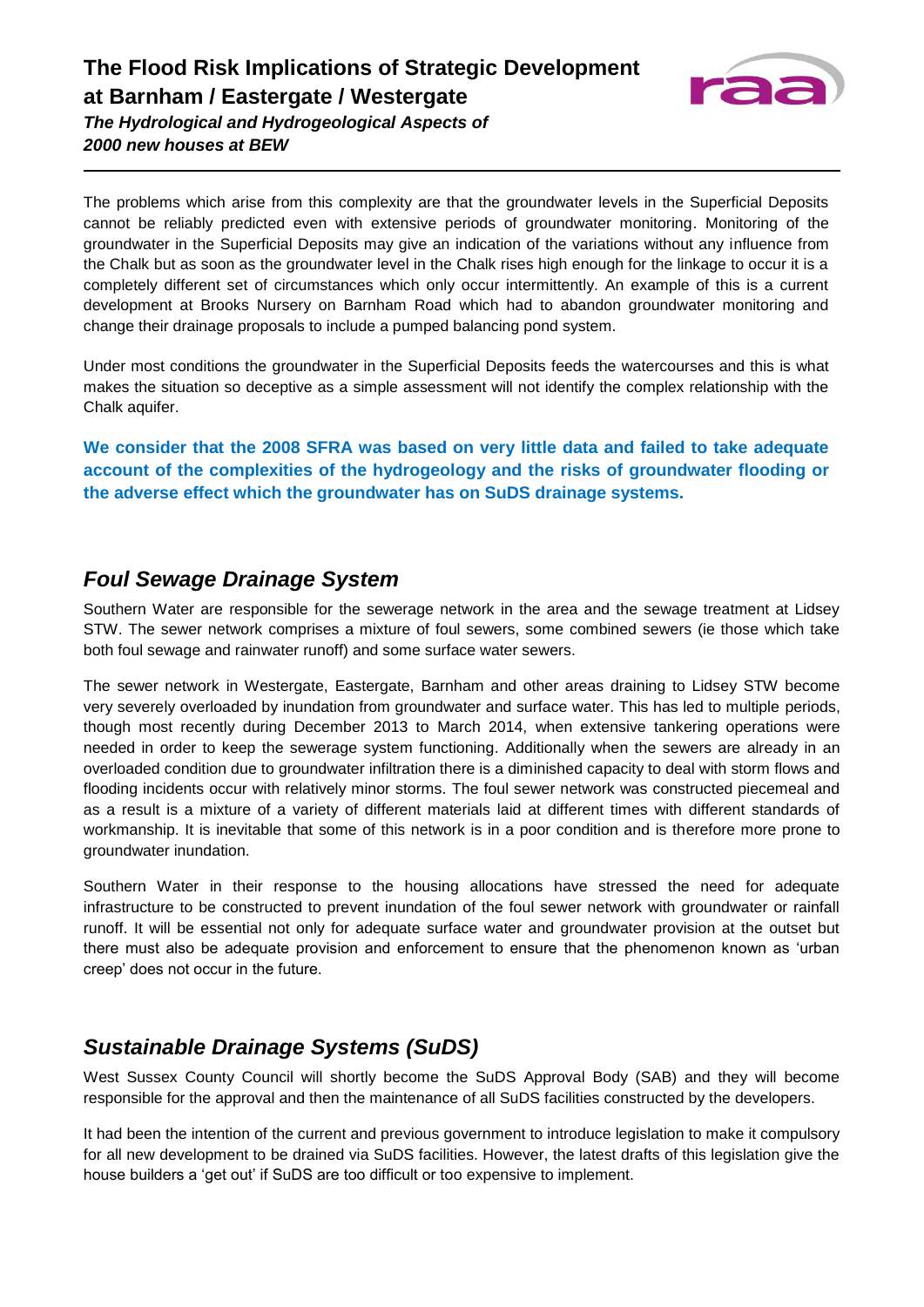

*2000 new houses at BEW*

Implementation of any SuDS at this site will be both extremely difficult and expensive to construct and the only feasible measures will require a large land take. All of these aspects added together will probably make the development non-viable.

Unless there are very strict planning conditions requiring the house builders to implement SuDS it is unlikely that adequate surface water drainage systems will be implemented with potentially major increases in the flooding risk to residents in Westergate, Eastergate, Barnham, Felpham, Bognor Regis and other areas. The Arun District Council Infrastructure Delivery Plan emphasised the need for the SWMP to inform the decisions about any housing allocations in this area. The same also applies to the Aldingbourne Rife Strategy.

There are a range of SuDS features which can be implemented on a national scale and these are commented on below in relation to this site:-

*Rainwater Harvesting* – if implemented correctly so that water is used regularly this measure can be effective but it is generally limited to small storms and adequate measures still need to be provided for larger storms.

*Green Roofs* – if implemented correctly this measure can be effective but it is restricted to storms with no more than 5mm of rain and it relies on a subsequent warmer period for evaporation to occur to empty the storage within the roof structure. Additional adequate measures are still needed for larger storms.

*Permeable Pavements* – this is not feasible at this site due to high groundwater levels.

*Below Paving Storage* – this is not feasible at this site due to high groundwater levels.

**Infiltration Trenches** – this is not feasible at this site due to high groundwater levels.

**Soakaways** – this is not feasible at this site due to high groundwater levels.

*Infiltration Basins* – this is not feasible at this site due to high groundwater levels.

*Swales* – these are shallow, grass lined linear depressions and if implemented correctly these could be effective for drainage of roads, hardstandings and roofs. It is likely these would need to be augmented with larger detention basins in order to deal with larger storms.

*Attenuation Tanks* – these are unlikely to be cost effective as they would be very large, shallow structures with a significant risk of the structures floating due to high groundwater levels. They can be anchored down but that is very expensive.

*Balancing Ponds* – if implemented correctly these could be effective if used in conjunction with swales. They would however need to be kept shallow so that they are able to drain by gravity and also so that they are not too badly affected by groundwater. There would be a very large land take associated with implementation of this technique which alone may make the development non-viable.

*Pumped Storage Systems* – pumped storage systems are not classed as Sustainable because of the high energy and carbon costs.

*Exceedance Routing* – this technique can be used in some circumstances in order to protect particular sensitive properties but their use here would significantly increase the flood risk in Westergate, Eastergate,